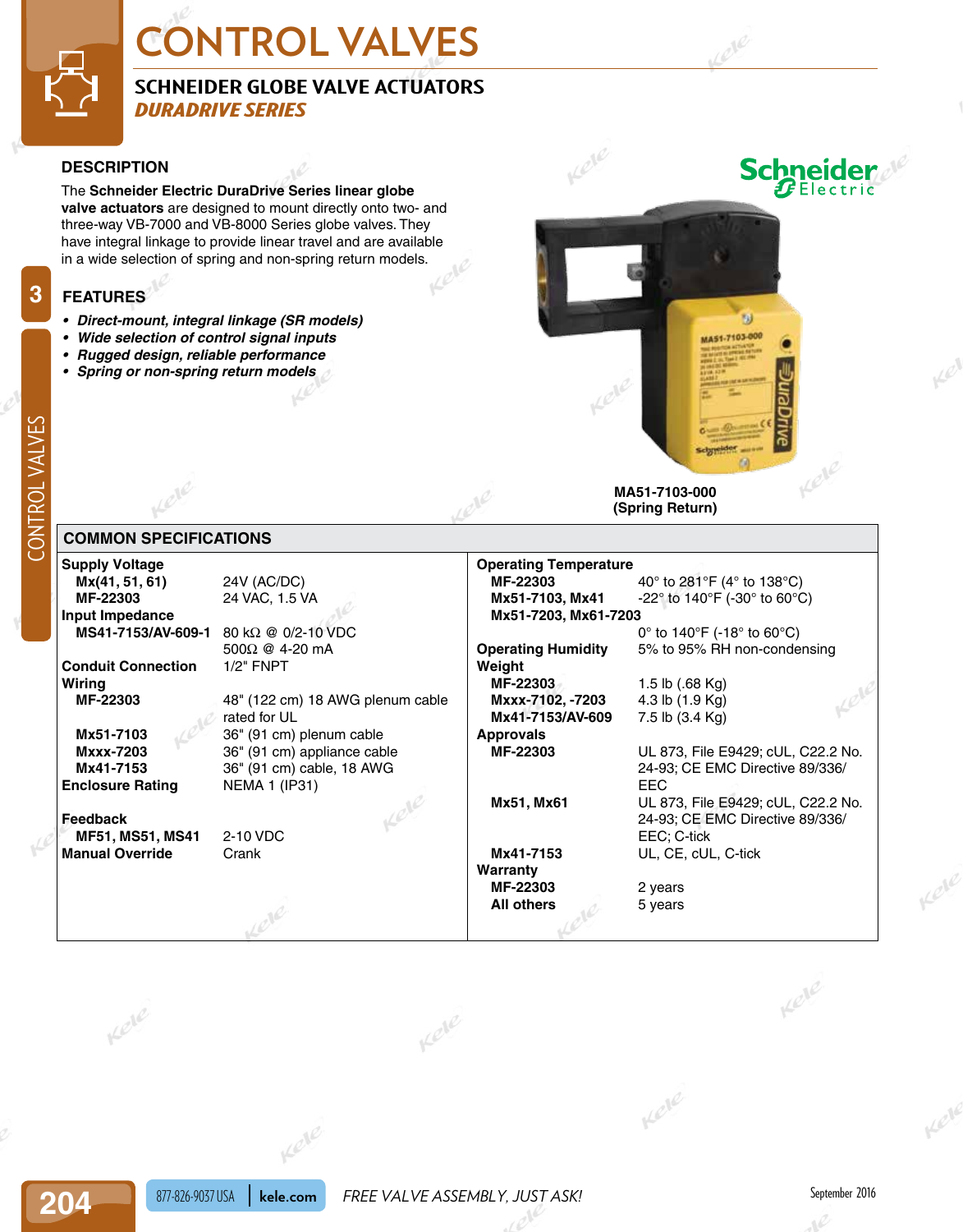## **CONTROL VALVES SCHNEIDER GLOBE VALVE ACTUATORS** *DURADRIVE SERIES*



CONTROL VALVES

CONTROL VALVES

**3**

|                                  |                                                   |        |                      | ۳                              |                                      | <b>SCHNEIDER GLOBE VALVE ACTUATORS</b> | <b>DURADRIVE SERIES</b> |                        |                                        |  |
|----------------------------------|---------------------------------------------------|--------|----------------------|--------------------------------|--------------------------------------|----------------------------------------|-------------------------|------------------------|----------------------------------------|--|
| <b>INDIVIDUAL SPECIFICATIONS</b> |                                                   |        |                      |                                |                                      |                                        |                         |                        |                                        |  |
| <b>Model</b>                     | <b>VB-7000</b><br><b>Valve Size</b><br><b>NPT</b> | VA     | Torque               | Supply Force/ Actuator<br>Code | <b>Action</b>                        | <b>Control Signal</b>                  | <b>Stroke</b>           | <b>Drive Time</b>      | <b>Spring</b><br>Return<br><b>Time</b> |  |
| MF-22303                         | 0.5" to 1-1/4"                                    | 1.5 VA | 45 lbf<br>(200 N)    | 255                            | NSR, DA/RA by<br>wiring terminations | Floating                               | $9/16$ " (1.4 cm)       | 126 seconds<br>nominal | 16 seconds                             |  |
| MA51-7103-100                    | $0.5"$ to $2"$                                    | 5.3 VA | 105 lbf<br>(467 N)   | 804                            | SR valve stem up                     | Two-position                           | $1/2$ " (1.3 cm)        | 44 seconds             | 19 seconds                             |  |
| MF51-7103-100                    | $0.5"$ to $2"$                                    | 6.9 VA | 105 lbf<br>(467 N)   | 804                            | SR valve stem up,<br>DA/RA by wiring | Floating                               | $1/2$ " (1.3 cm)        | 60 seconds             | 16 seconds                             |  |
| MS51-7103-100                    | $0.5"$ to $2"$                                    | 6.6 VA | 105 lbf<br>(467 N)   | 814                            | SR, DA/RA by<br>jumpers              | Prop. 2-10 VDC                         | $1/2$ " (1.3 cm)        | 60 seconds             | 16 seconds                             |  |
| MS51-7103-160                    | $0.5"$ to $2"$                                    | 6.6 VA | 105 lbf<br>(467 N)   | 814                            | SR, DA/RA by<br>jumpers              | Prop. 4-20 mA                          | $1/2$ " (1.3 cm)        | 60 seconds             | 16 seconds                             |  |
| MA51-7203                        | $1 - 1/4$ to $2"$                                 | 9.7 VA | 220 lbf<br>(979 N)   | 593                            | SR valve stem up                     | Two-position                           | $1/2$ " (1.3 cm)        | 190 seconds<br>maximum | 35 seconds                             |  |
| MA61-7203                        | $2.5"$ to $5"$                                    | 9.7 VA | 220 lbf<br>(979 N)   | 596                            | SR valve stem up                     | Two-position                           | 1" (2.5 cm)             | 190 seconds<br>maximum | 40 seconds                             |  |
| MF51-7203                        | 1-1/4 to 2"                                       | 9.7 VA | 220 lbf<br>(979 N)   | 593                            | SR valve stem up,<br>DA/RA by wiring | Floating                               | $1/2$ " (1.3 cm)        | 190 seconds<br>maximum | 35 seconds                             |  |
| MF61-7203                        | $2.5"$ to $5"$                                    | 9.7 VA | 220 lbf<br>(979 N)   | 596                            | SR valve stem up,<br>DA/RA by wiring | Floating                               | 1" (2.5 cm)             | 190 seconds<br>maximum | 40 seconds                             |  |
| MS51-7203                        | 1-1/4 to $2"$                                     | 9.7 VA | 220 lbf<br>(979 N)   | 593                            | SR, DA/RA by<br>jumpers              | Prop. 2-10 VDC or<br>4-20 mA           | $1/2$ " (1.3 cm)        | 190 seconds<br>maximum | 35 seconds                             |  |
| MS61-7203                        | $2.5"$ to $5"$                                    | 9.7 VA | 220 lbf<br>(979 N)   | 596                            | SR, DA/RA by<br>jumpers              | Prop. 2-10 VDC or<br>4-20 mA           | 1" (2.5 cm)             | 190 seconds<br>maximum | 40 seconds                             |  |
| MA41-7153/AV-609-1               | 6"                                                | 9.7 VA | 133 in-lb<br>(15 Nm) | 556                            | SR, Mounting<br>orientation DA/RA    | Two-position                           | 1" w/AV-609<br>linkage  | 190 seconds            | 30 seconds                             |  |
| MF41-7153/AV-609-1               | 6"                                                | 9.7 VA | 133 in-lb<br>(15 Nm) | 556                            | SR, Mounting<br>orientation DA/RA    | Floating                               | 1" w/AV-609<br>linkage  | 190 seconds            | 30 seconds                             |  |
| MS41-7153/AV-609-1               | 6"                                                | 9.7 VA | 133 in-lb<br>(15 Nm) | 556                            | SR, Mounting<br>orientation DA/RA    | Prop. 2-10 VDC or<br>4-20 mA           | 1" w/AV-609<br>linkage  | 190 seconds            | 30 seconds                             |  |



Kele

Kele

September 2016 **CHECK OUT OUR GROWING SELECTION ON KELE.COM kele.com** 877-826-9037 USA

**205**